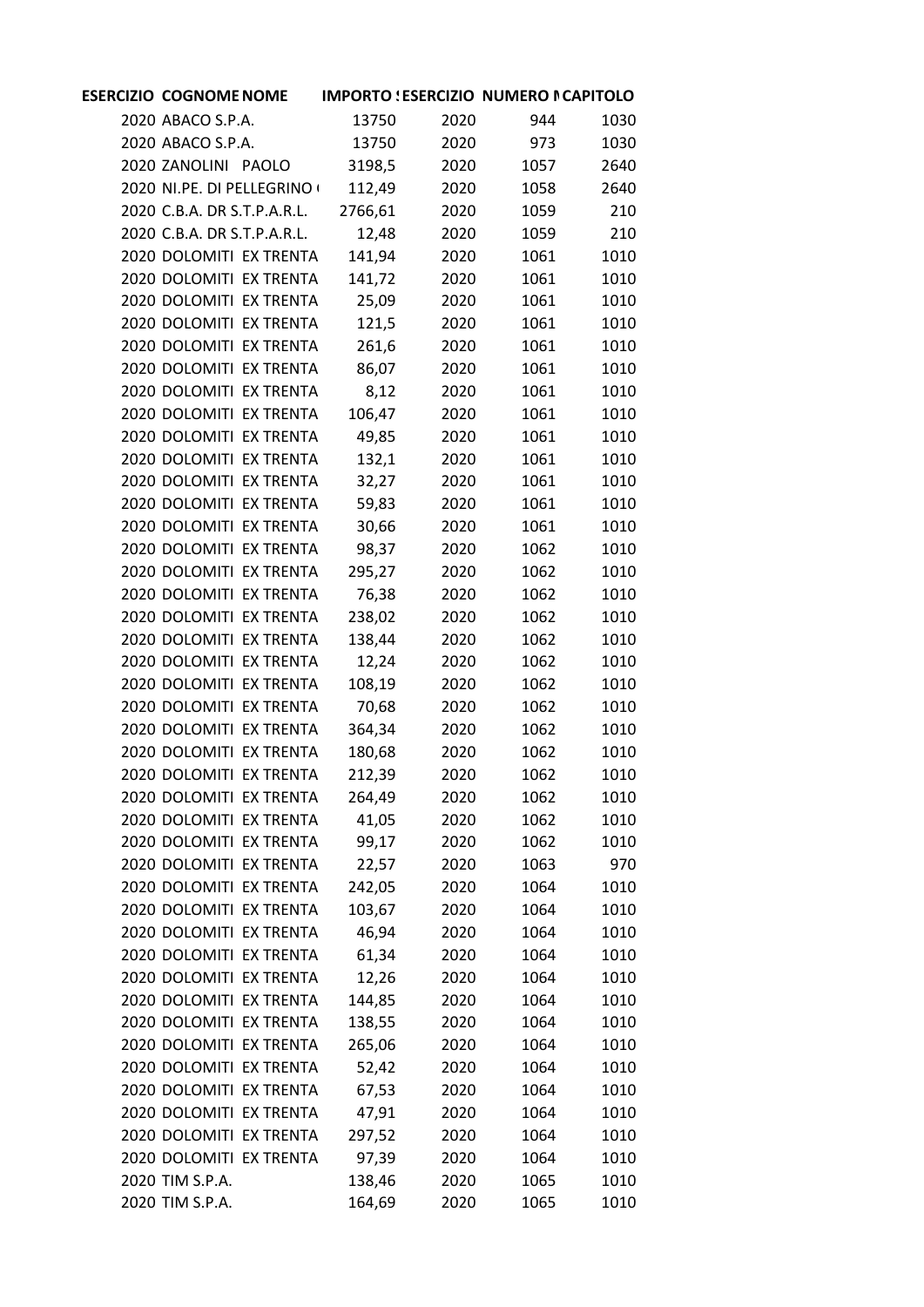| 2020 TIM S.P.A.             | 105,76  | 2020 | 1065 | 1010 |
|-----------------------------|---------|------|------|------|
| 2020 TIM S.P.A.             | 124,18  | 2020 | 1065 | 1010 |
| 2020 TIM S.P.A.             | 178,72  | 2020 | 1065 | 1010 |
| 2020 TIM S.P.A.             | 198,7   | 2020 | 1065 | 1010 |
| 2020 TIM S.P.A.             | 55,8    | 2020 | 1065 | 1010 |
| 2020 TIM S.P.A.             | 166,42  | 2020 | 1065 | 1010 |
| 2020 VODAFONE ITALIA SPA    | 1962,71 | 2020 | 1066 | 1010 |
| 2020 INPERO S.R.L.          | 290,8   | 2020 | 1067 | 2640 |
| 2020 LUIGI OSSANNA S.A.S.   | 124,5   | 2020 | 1068 | 2640 |
| 2020 EDILIA SRL (EX GIBE)   | 19,9    | 2020 | 1069 | 2640 |
| 2020 CENTRO SERVIZI IMPIA   | 4470    | 2020 | 1070 | 2640 |
| 2020 PUNTO GRILL            | 411,24  | 2020 | 1071 | 2640 |
| 2020 AUTORIPARAZIONI E R    | 707,07  | 2020 | 1072 | 1050 |
| 2020 PELLIZZARI RINALDO     | 142,21  | 2020 | 1074 | 2640 |
| 2020 PELLIZZARI RINALDO     | 239,44  | 2020 | 1075 | 2640 |
| 2020 STELDO SRL             | 46,8    | 2020 | 1076 | 2640 |
| 2020 STELDO SRL             | 47,25   | 2020 | 1077 | 2640 |
| 2020 CUNACCIA BRUNO S.R.    | 352,88  | 2020 | 1078 | 2640 |
| 2020 GIZETA SRL             | 3271,49 | 2020 | 1079 | 2640 |
| 2020 GIZETA SRL             | 600     | 2020 | 1080 | 2640 |
| 2020 BAGOZZI G ENI STATIO   | 442,62  | 2020 | 1081 | 2640 |
| 2020 ONORATI S.R.L.         | 3132,96 | 2020 | 1082 | 2640 |
| 2020 ONORATI S.R.L.         | 695,7   | 2020 | 1083 | 2640 |
| 2020 FILOSI PERI IVAN       | 1180,4  | 2020 | 1085 | 2660 |
| 2020 PISONI S.R.L.          | 182,13  | 2020 | 1086 | 1050 |
| 2020 PISONI S.R.L.          | 190     | 2020 | 1087 | 1050 |
| 2020 CIR-FOOD S.C.          | 706,92  | 2020 | 1088 | 910  |
| 2020 TRENTINO DIGITALE SF   | 126,25  | 2020 | 1089 | 280  |
| 2020 WOLTERS KLUWER ITA     | 88,35   | 2020 | 1090 | 1010 |
| 2020 WOLTERS KLUWER ITA     | 129,75  | 2020 | 1090 | 1010 |
| 2020 WOLTERS KLUWER ITA     | 96,39   | 2020 | 1090 | 1010 |
| 2020 WOLTERS KLUWER ITA     | 96,39   | 2020 | 1090 | 1010 |
| 2020 SMAIT - PC-COPY S.R.L  | 600     | 2020 | 1091 | 1030 |
| 2020 GESERVICE DI SIMONI    | 4918,03 | 2020 | 1092 | 1030 |
| 2020 SAUDA NICOLA FERRAI    | 442,72  | 2020 | 1093 | 2640 |
| 2020 FEDRIZZI S.R.L. UNIPER | 393,44  | 2020 | 1094 | 2640 |
| 2020 FEDRIZZI S.R.L. UNIPER | 216,2   | 2020 | 1095 | 2640 |
| 2020 SOUVENIR S.N.C. DI CA  | 478     | 2020 | 1096 | 2640 |
| 2020 NICOLLI TECNO LEGNO    | 112     | 2020 | 1097 | 2640 |
| 2020 AMONN PROFI COLOR      | 27,98   | 2020 | 1098 | 2640 |
| 2020 AMONN PROFI COLOR      | 78,49   | 2020 | 1098 | 2640 |
| 2020 FAMIGLIA COOPERATIV    | 59,5    | 2020 | 1099 | 2640 |
| 2020 UNIVERSO SNC DI PAO    | 47,97   | 2020 | 1101 | 2640 |
| 2020 ASCOOP SOCIETA' COC    | 22230   | 2020 | 1103 | 2640 |
| 2020 ASCOOP SOCIETA' COC    | 2629,17 | 2020 | 1104 | 2640 |
| 2020 DALLAVALI LUIGI GON    | 124,4   | 2020 | 1105 | 1050 |
| 2020 COMUNE DI STENICO -    | 34,63   | 2020 | 1106 | 1010 |
| 2020 KUWAIT PETROLEUM I     | 1571,49 | 2020 | 1107 | 970  |
| 2020 THE HUB TRENTINO SC    | 3430    | 2020 | 1108 | 990  |
| 2020 SCHINDLER S.P.A.       | 500     | 2020 | 1109 | 1050 |
|                             |         |      |      |      |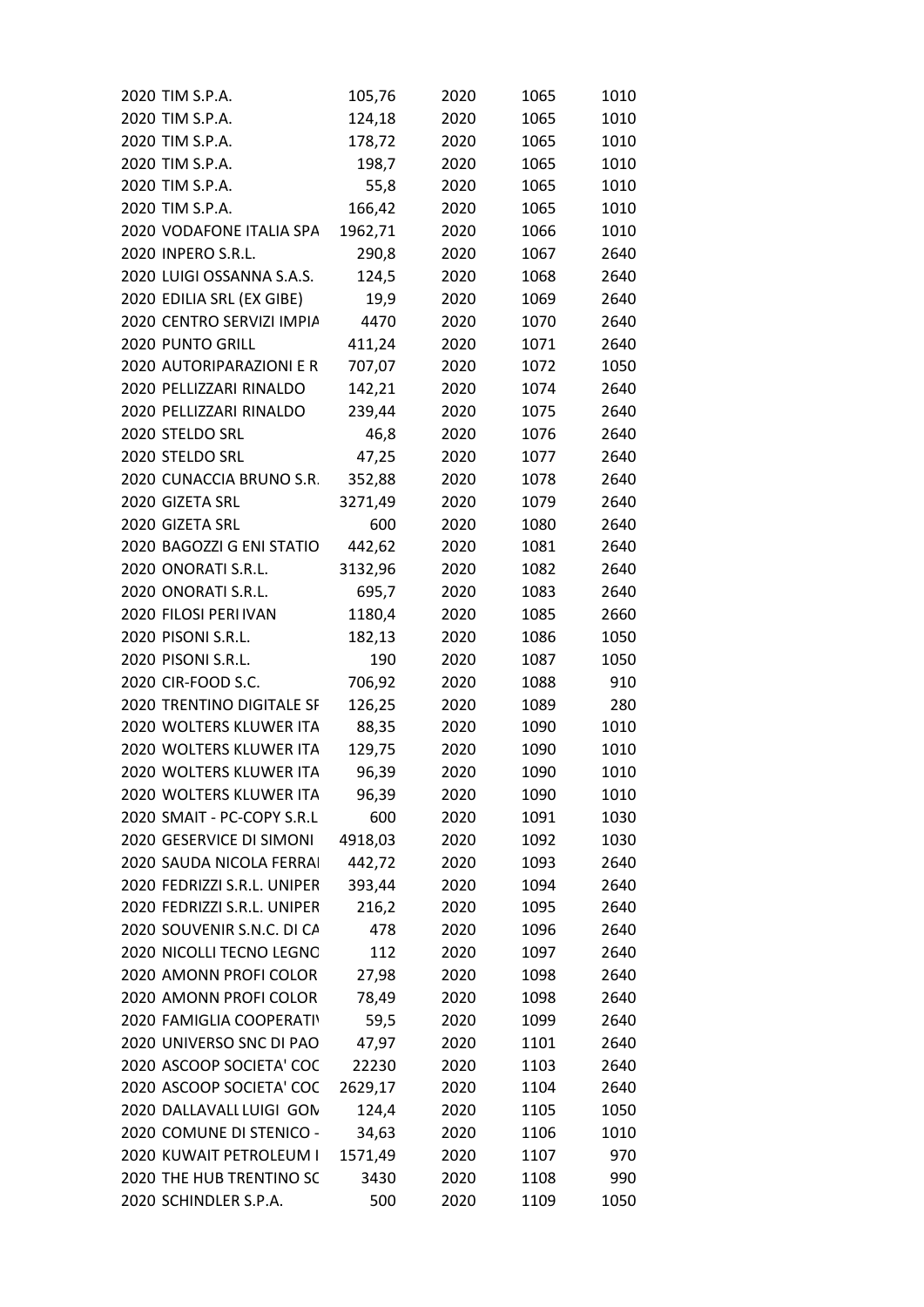| 2020 LAVORO SOCIETA' COC    | 3000      | 2020 | 1110 | 150  |
|-----------------------------|-----------|------|------|------|
| 2020 EURO DATA S.N.C. DI C  | 1862,5    | 2020 | 1111 | 210  |
| 2020 LANFRANCHI SERGIO      | 111,54    | 2020 | 1112 | 2640 |
| 2020 CREATIVE MATRIX SRL    | 13104,9   | 2020 | 1113 | 2660 |
| 2020 RIFUGIO 'AL BEDOLE' I  | 82,82     | 2020 | 1114 | 550  |
| 2020 SETA S.P.A.            | 191,35    | 2020 | 1115 | 960  |
| 2020 CARPENTERIA METALL     | 1640      | 2020 | 1116 | 2640 |
| 2020 AZIENDA SPECIALE PEF   | 250,33    | 2020 | 1117 | 330  |
| 2020 COMUNITA' DELLE GIU    | 903,54    | 2020 | 1118 | 330  |
| 2020 COMUNITA' DELLE GIU    | 64,7      | 2020 | 1118 | 330  |
| 2020 COMUNITA' DELLE GIU    | 135,86    | 2020 | 1118 | 330  |
| 2020 COMUNITA' DELLE GIU    | 146,23    | 2020 | 1118 | 330  |
| 2020 COMUNITA' DELLE GIU    | 134,71    | 2020 | 1118 | 330  |
| 2020 COZZIO EMILIO & C. S.I | 562,31    | 2020 | 1119 | 1050 |
| 2020 AUTOFFICINA PICCOLI    | 385,9     | 2020 | 1120 | 1050 |
| 2020 AUTOFFICINA PICCOLI    | 434       | 2020 | 1121 | 1050 |
| 2020 LAVORO SOCIETA' COC    | 1169,79   | 2020 | 1122 | 1090 |
| 2020 OPEN SKY SPA           | 0         | 2020 | 1126 | 1010 |
| 2020 OPEN SKY SPA           | 0         | 2020 | 1126 | 1010 |
| 2020 OPEN SKY SPA           | 281,84    | 2020 | 1127 | 1010 |
| 2020 OPEN SKY SPA           | 196       | 2020 | 1128 | 1010 |
| 2020 TELEPASS S.P.A.        | 0         | 2020 | 1131 | 980  |
| 2020 TELEPASS S.P.A.        | 1,09      | 2020 | 1132 | 980  |
| 2020 PARCHEGGI ITALIA SPA   | $\pmb{0}$ | 2020 | 1133 | 980  |
| 2020 MONFREDINI FAUSTO      | 422,4     | 2020 | 436  | 2640 |
| 2020 MONFREDINI FAUSTO      | 3000,46   | 2020 | 746  | 2660 |
| 2020 TANDEM PUBBLICITA'     | 1500      | 2020 | 618  | 990  |
| 2020 GRAFFITE STUDIO DI W   | 4480      | 2020 | 799  | 970  |
| 2020 F.LLI FLORI SNC        | 169       | 2020 | 847  | 2640 |
| 2020 GRAFFITE STUDIO DI W   | 250       | 2020 | 1102 | 970  |
| 2020 FONDAZIONE LUIGI NE    | 130       | 2020 | 820  | 1000 |
| 2020 STUDIO ASSOCIATO AN    | 1439,55   | 2020 | 829  | 100  |
| 2020 POLETTI MARCO & C. S   | 3981,73   | 2020 | 855  | 2640 |
| 2020 CHEMOTTI MICHELE       | 9596      | 2020 | 993  | 2640 |
| 2020 CHEMOTTI MICHELE       | 8533,85   | 2020 | 994  | 2640 |
| 2020 ISOCOLOR SRL           | 12346,04  | 2020 | 1073 | 2660 |
| 2020 ADASTRA SOCIETA' CO    | 65        | 2020 | 1060 | 1000 |
| 2020 ACTIVITY PEOPLE S.A.S  | 278       | 2020 | 1123 | 970  |
| 2020 PARCHEGGI ITALIA SPA   | 17,87     | 2020 | 1134 | 980  |
| 2020 TELEPASS S.P.A.        | 0         | 2020 | 1135 | 980  |
| 2020 TELEPASS S.P.A.        |           |      |      |      |
|                             | 3,27      | 2020 | 1136 | 980  |
| 2020 CREATIVE MATRIX SRL    | 200       | 2020 | 1171 | 990  |
| 2020 STUDIO VISPA S.N.C. D  | 3903,33   | 2020 | 1172 | 1070 |
| 2020 EDILZETA COSTRUZION    | 110172,5  | 2020 | 1288 | 2650 |
| 2020 EDILZETA COSTRUZION    | 17941,18  | 2020 | 1289 | 2650 |
| 2020 EDILZETA COSTRUZION    | 3505,58   | 2020 | 1290 | 2650 |
| 2020 STUDIO TECNICO MASI    | 3742,96   | 2020 | 1306 | 2650 |
| 2020 STUDIO ASSOCIATO DI    | 3045,12   | 2020 | 1307 | 2650 |
| 2020 STUDIO DI INGEGNERI    | 5769,35   | 2020 | 1308 | 2770 |
| 2020 FALEGNAMERIA ZENI S    | 3360      | 2020 | 1309 | 2520 |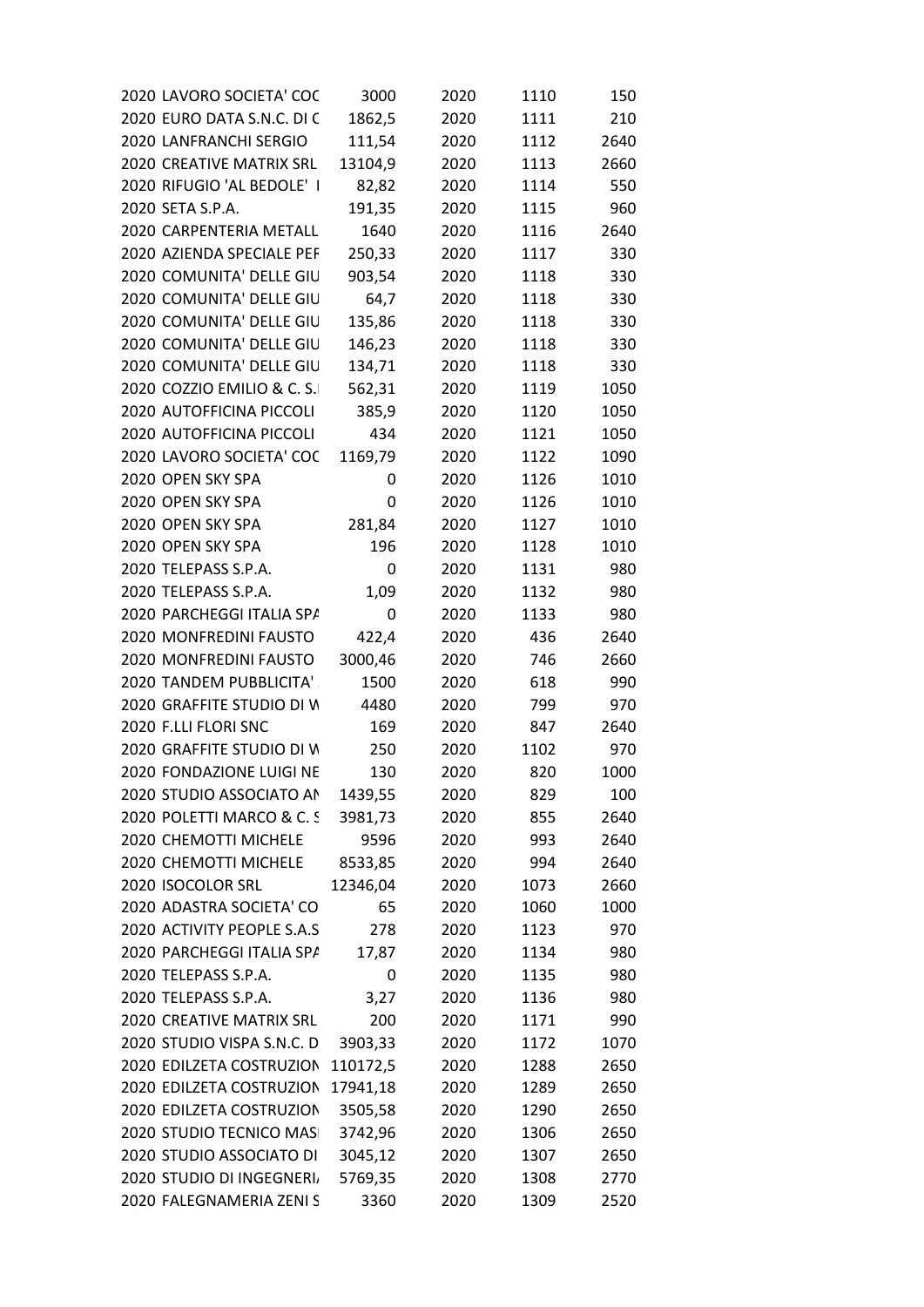|              | 2020 CIR-FOOD S.C.                 | 685        | 2020 | 1312 | 910  |  |
|--------------|------------------------------------|------------|------|------|------|--|
|              | 2020 FAMIGLIA COOPERATIV           | 25,45      | 2020 | 1313 | 550  |  |
|              | 2020 BAGOZZI G ENI STATIO          | 281,06     | 2020 | 1314 | 2640 |  |
|              | 2020 SOUVENIR S.N.C. DI CA         | 1035       | 2020 | 1315 | 2640 |  |
|              | 2020 SOUVENIR S.N.C. DI CA         | 862,5      | 2020 | 1316 | 2640 |  |
|              | 2020 FEDRIZZI S.R.L. UNIPER        | 317,88     | 2020 | 1317 | 2640 |  |
|              | 2020 STELDO SRL                    | 125        | 2020 | 1318 | 2640 |  |
|              | 2020 STELDO SRL                    | 61,1       | 2020 | 1319 | 2640 |  |
|              | 2020 STELDO SRL                    | 53         | 2020 | 1320 | 2640 |  |
|              | 2020 STELDO SRL                    | 55,65      | 2020 | 1321 | 2640 |  |
|              | 2020 STELDO SRL                    | 45,8       | 2020 | 1322 | 2640 |  |
|              | 2020 PELLIZZARI RINALDO            | 37,7       | 2020 | 1323 | 2640 |  |
|              | 2020 PELLIZZARI RINALDO            | 70,03      | 2020 | 1324 | 2640 |  |
|              | 2020 LUIGI OSSANNA S.A.S.          | 87,24      | 2020 | 1325 | 2640 |  |
|              | 2020 ONORATI S.R.L.                | 106,54     | 2020 | 1326 | 2640 |  |
|              | 2020 NI.PE. DI PELLEGRINO          |            |      |      | 2640 |  |
|              |                                    | 373,29     | 2020 | 1327 |      |  |
|              | 2020 LAVORO SOCIETA' COC           | 1690       | 2020 | 1328 | 3150 |  |
|              | 2020 LAVORO SOCIETA' COC           | 1120       | 2020 | 1329 | 3150 |  |
|              | 2020 UNIVERSO SNC DI PAO           | 508,11     | 2020 | 1330 | 2640 |  |
|              | 2020 LEGNAMI GIOVANNINI            | 19,2       | 2020 | 1331 | 2640 |  |
|              | 2020 EDILIA SRL (EX GIBE)          | 118,31     | 2020 | 1332 | 2640 |  |
|              | 2020 COLORIFICIO MARTINE           | 210,03     | 2020 | 1333 | 2640 |  |
|              | 2020 ZANOLINI PAOLO                | 854        | 2020 | 1334 | 2640 |  |
|              | 2020 PUNTO GRILL                   | 228,55     | 2020 | 1335 | 2640 |  |
|              | 2020 AUTORIPARAZIONI E R           | 533,72     | 2020 | 1336 | 1050 |  |
|              | 2020 EMC S.R.L. - IMPIANTI         | 120        | 2020 | 1337 | 2640 |  |
|              | 2020 VILLOTTI S.R.L.               | 1603       | 2020 | 1338 | 550  |  |
|              | 2020 FELLIN EGIDIO LEGNAN 25390,64 |            | 2020 | 1339 | 2650 |  |
|              | 2020 FELLIN EGIDIO LEGNAN          | 25144,09   | 2020 | 1340 | 2640 |  |
| 2020 TABILIO | <b>MARCO</b>                       | 3800       | 2020 | 1344 | 2800 |  |
| 2020 SUFALI  | <b>HAMIT</b>                       | 34283,41   | 2020 | 1345 | 2710 |  |
| 2020 SUFALI  | <b>HAMIT</b>                       | $-41354,5$ | 2020 | 1345 | 2710 |  |
| 2020 SUFALI  | <b>HAMIT</b>                       | 41354,53   | 2020 | 1345 | 2710 |  |
| 2020 SUFALI  | <b>HAMIT</b>                       | 7071,12    | 2020 | 1346 | 2710 |  |
|              | 2020 COMUNE DI SPORMAC             | 49,24      | 2020 | 1347 | 1010 |  |
|              | 2020 TRENTINO DIGITALE SF          | 83,33      | 2020 | 1348 | 280  |  |
|              | 2020 ZENI ARDUINO                  | 3806,4     | 2020 | 1349 | 100  |  |
| 2020 MAFFEI  | <b>MARCO</b>                       | 10548,06   | 2020 | 1350 | 2650 |  |
|              | 2020 COSTRUZIONI VALENTI           | 23936,71   | 2020 | 1351 | 2660 |  |
|              | 2020 STUDIO TECNICO ASSC           | 2731,15    | 2020 | 1352 | 2710 |  |
|              | 2020 C. & G. S.N.C. DI CHIOL       | 12723,6    | 2020 | 1353 | 2650 |  |
|              | 2020 VAGLIA COSTRUZIONI :          | 17424,83   | 2020 | 1354 | 2650 |  |
|              | 2020 VAGLIA COSTRUZIONI :          | 27414,51   | 2020 | 1355 | 2650 |  |
|              | 2020 CUNACCIA BRUNO S.R.           | 1354,41    | 2020 | 1356 | 2640 |  |
|              | 2020 COMUNITA' DELLE GIU           | 107,1      | 2020 | 1357 | 320  |  |
|              | 2020 ANESI FLAVIO SRL              | 174,6      | 2020 | 1358 | 970  |  |
|              | 2020 FEDRIZZI S.R.L. UNIPER        | 244,36     | 2020 | 1359 | 2640 |  |
|              | 2020 FEDRIZZI S.R.L. UNIPER        | 186,49     | 2020 | 1359 | 2640 |  |
|              | 2020 CRISTOFORETTI S.P.A.          | 2495,16    | 2020 | 1360 | 970  |  |
|              | 2020 CRISTOFORETTI S.P.A.          | 2951,45    | 2020 | 1360 | 970  |  |
|              |                                    |            |      |      |      |  |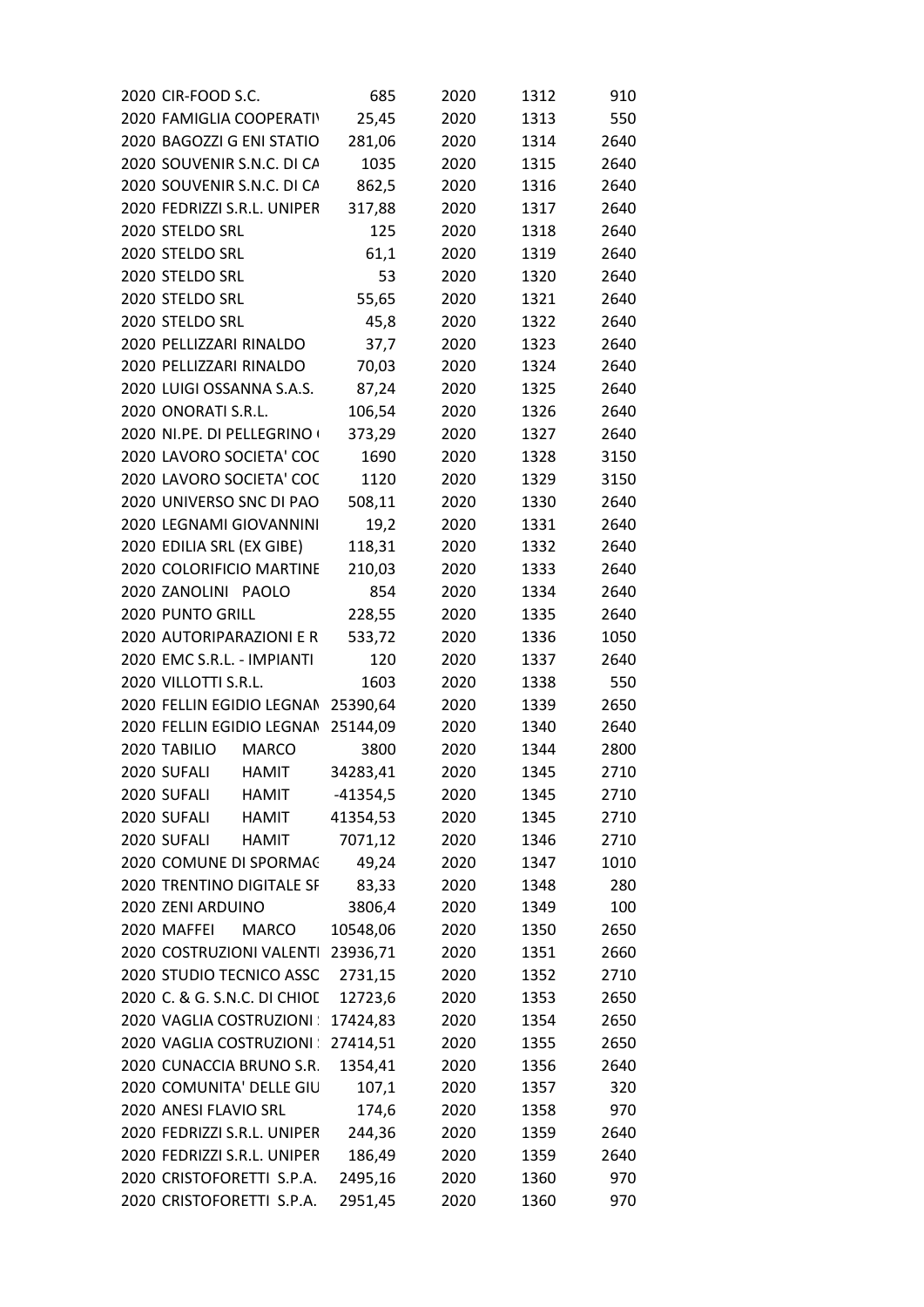| 2020 CRISTOFORETTI S.P.A.     | 1475,73 | 2020 | 1360 | 970  |
|-------------------------------|---------|------|------|------|
| 2020 CRISTOFORETTI S.P.A.     | 1095,58 | 2020 | 1360 | 970  |
| 2020 KUWAIT PETROLEUM I       | 305,28  | 2020 | 1361 | 970  |
| 2020 KUWAIT PETROLEUM I       | 611,68  | 2020 | 1361 | 970  |
| 2020 KUWAIT PETROLEUM I       | 1545,33 | 2020 | 1362 | 2640 |
| 2020 ANTOLINI TIPOGRAFIA      | 350     | 2020 | 1363 | 990  |
| 2020 IIRITI S.R.L.            | 1690    | 2020 | 1368 | 2640 |
| 2020 MYE SRL                  | 8490    | 2020 | 1343 | 2800 |
| 2020 'IL LAVORO' SOCIETA C    | 1201,4  | 2020 | 1364 | 2640 |
| 2020 'IL LAVORO' SOCIETA C    | 5943    | 2020 | 1365 | 2640 |
| 2020 'IL LAVORO' SOCIETA C    | 345,94  | 2020 | 1366 | 2640 |
| 2020 'IL LAVORO' SOCIETA C    | 2732,06 | 2020 | 1367 | 2640 |
| 2020 AMONN PROFI COLOR        | 125,9   | 2020 | 1369 | 2640 |
| 2020 AMONN PROFI COLOR        | 33,25   | 2020 | 1370 | 2640 |
| 2020 STELDO SRL               | 587,38  | 2020 | 1371 | 2640 |
| 2020 STELDO SRL               | 227,52  | 2020 | 1372 | 2640 |
| 2020 STELDO SRL               | 7,18    | 2020 | 1373 | 2640 |
| 2020 NICOLLI TECNO LEGNO      | 375,9   | 2020 | 1374 | 2640 |
| 2020 FANTATO CAR DI FANT      | 545,09  | 2020 | 1375 | 1050 |
| 2020 TEAMSYSTEM S.P.A.        | 275     | 2020 | 1376 | 1000 |
| 2020 TEAMSYSTEM S.P.A.        | 275     | 2020 | 1376 | 1000 |
| 2020 LAVORO SOCIETA' COC      | 1169,79 | 2020 | 1377 | 1090 |
| 2020 COSTRUZIONI VALENTI      | 550     | 2020 | 1378 | 2640 |
| 2020 COMUNE DI VILLE D'AI     | 937,82  | 2020 | 1379 | 1010 |
| 2020 COMUNE DI VILLE D'AI     | 167,86  | 2020 | 1379 | 1010 |
| 2020 COMUNE DI VILLE D'AI     | 81,17   | 2020 | 1379 | 1010 |
| 2020 STORO DIESEL SRL         | 611,2   | 2020 | 1380 | 2640 |
| 2020 CIR-FOOD S.C.            | 427,44  | 2020 | 1381 | 910  |
| 2020 LEGNOSUD SPA             | 2935,2  | 2020 | 1382 | 2640 |
| 2020 SAUDA NICOLA FERRAI      | 49,59   | 2020 | 1383 | 2640 |
| 2020 DOLOMITI EX TRENTA       | 394,33  | 2020 | 1384 | 1010 |
| 2020 DOLOMITI EX TRENTA       | 49,19   | 2020 | 1384 | 1010 |
| 2020 DOLOMITI EX TRENTA       | 178,41  | 2020 | 1384 | 1010 |
| 2020 DOLOMITI EX TRENTA       | 124,92  | 2020 | 1384 | 1010 |
| 2020 DOLOMITI EX TRENTA       | 93,36   | 2020 | 1384 | 1010 |
| 2020 DOLOMITI EX TRENTA       | 65,75   | 2020 | 1384 | 1010 |
| 2020 DOLOMITI EX TRENTA       | 177,14  | 2020 | 1384 | 1010 |
| 2020 DOLOMITI EX TRENTA       | 11,72   | 2020 | 1384 | 1010 |
| 2020 DOLOMITI EX TRENTA       | 146,19  | 2020 | 1384 | 1010 |
| 2020 DOLOMITI EX TRENTA       | 105,11  | 2020 | 1384 | 1010 |
| 2020 DOLOMITI EX TRENTA       | 93,25   | 2020 | 1384 | 1010 |
| 2020 DOLOMITI EX TRENTA       | 83,99   | 2020 | 1384 | 1010 |
| 2020 DOLOMITI EX TRENTA       |         |      |      |      |
| 2020 DOLOMITI EX TRENTA       | 349,6   | 2020 | 1384 | 1010 |
|                               | 66,63   | 2020 | 1384 | 1010 |
| 2020 DOLOMITI EX TRENTA       | 98,36   | 2020 | 1384 | 1010 |
| 2020 PUNTO GRILL              | 150,84  | 2020 | 1385 | 2640 |
| 2020 OPEN SKY SPA             | 0       | 2020 | 1386 | 1010 |
| 2020 VALERIO<br><b>GIANNI</b> | 342,3   | 2020 | 1387 | 1090 |
| 2020 VALERIO<br><b>GIANNI</b> | 42,7    | 2020 | 1388 | 1090 |
| 2020 DALLA NAT SOCIETA' A     | 16,09   | 2020 | 1389 | 550  |